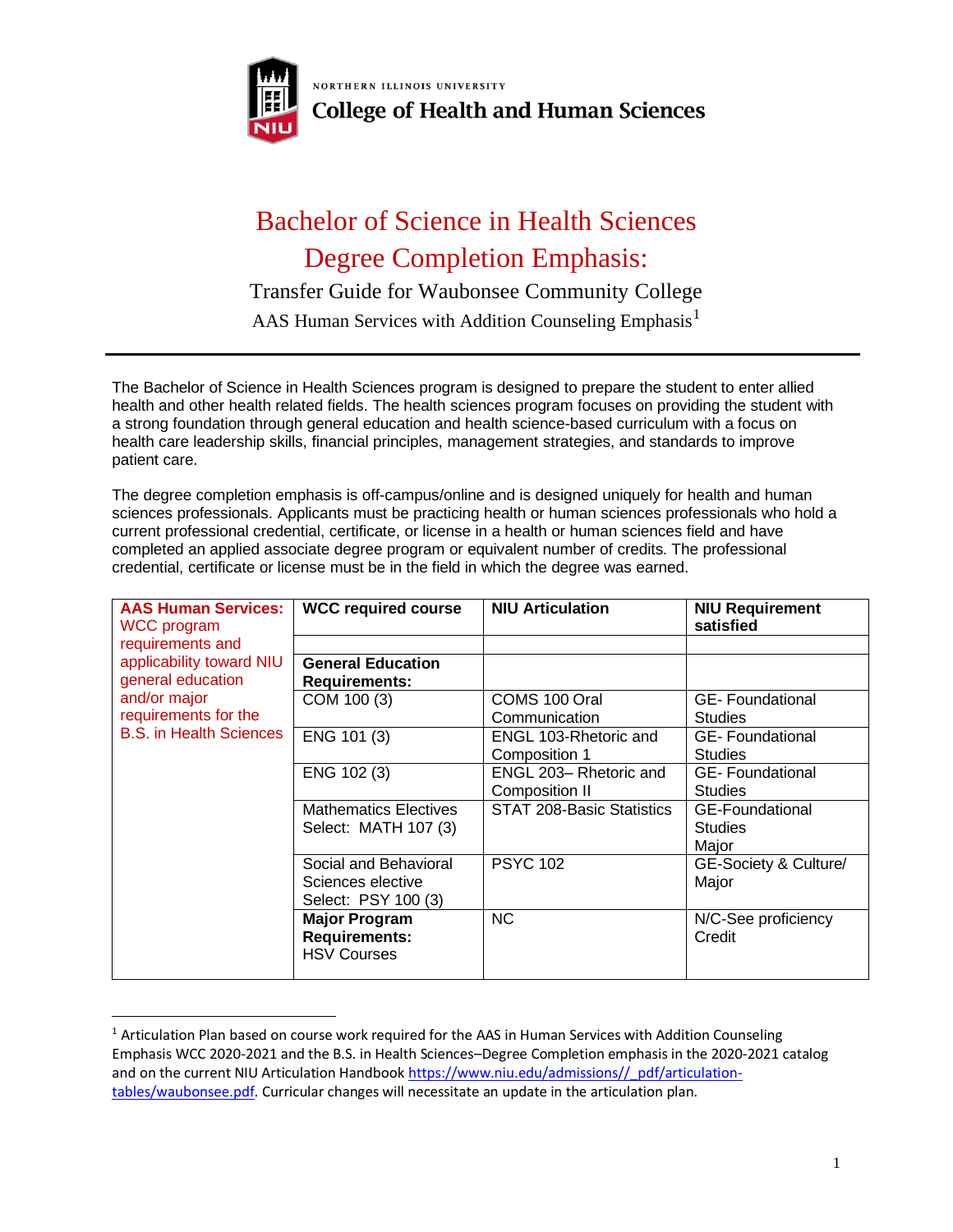

NORTHERN ILLINOIS UNIVERSITY

## **College of Health and Human Sciences**

|                                                                                                           | <b>Electives for Emphasis</b><br>in Addiction<br><b>Counseling:</b><br><b>HSV Courses</b>                                                                                                                                            | N/C                                                                                                                                                                                                                                                                                                                                                                                                                                                                 | N/C-See proficiency<br>Credit                        |  |
|-----------------------------------------------------------------------------------------------------------|--------------------------------------------------------------------------------------------------------------------------------------------------------------------------------------------------------------------------------------|---------------------------------------------------------------------------------------------------------------------------------------------------------------------------------------------------------------------------------------------------------------------------------------------------------------------------------------------------------------------------------------------------------------------------------------------------------------------|------------------------------------------------------|--|
| (26 credits)                                                                                              | <b>Electives for Emphasis</b><br>in addition to<br><b>Addiction Counseling:</b><br>(11)                                                                                                                                              | Select Courses that<br>transfer to NIU: See<br>Waubonsee Catalog and<br><b>NIU Articulation Handbook</b><br>(see link on page 1)                                                                                                                                                                                                                                                                                                                                    | Hours towards 120                                    |  |
|                                                                                                           |                                                                                                                                                                                                                                      |                                                                                                                                                                                                                                                                                                                                                                                                                                                                     |                                                      |  |
| <b>Additional WCC courses</b><br>to meet NIU general<br>education<br>and/or major<br>requirements: can be | Humanities & Fine Arts<br>(6)                                                                                                                                                                                                        | Select course to meet<br><b>NIU Creativity and</b><br><b>Critical Analysis</b><br><b>Requirement (see</b><br><b>Articulation Handbook-</b><br>link on page 1)                                                                                                                                                                                                                                                                                                       | <b>GE-Creativity and</b><br><b>Critical Analysis</b> |  |
| completed concurrently<br>while taking NIU courses<br>(15 credit hours)                                   | Physical & Life Sciences<br>(6)                                                                                                                                                                                                      | Select course to meet<br><b>NIU Nature &amp;</b><br><b>Technology</b><br><b>Requirement (see</b><br><b>Articulation Handbook-</b><br>link on page 1)                                                                                                                                                                                                                                                                                                                | <b>GE-Nature and</b><br><b>Technology</b>            |  |
|                                                                                                           | PSY 205 (3)                                                                                                                                                                                                                          | HDFS 280 - Human<br><b>Development</b>                                                                                                                                                                                                                                                                                                                                                                                                                              | <b>GE-Society &amp; Culture/</b><br><b>Major</b>     |  |
| <b>Proficiency Credits</b><br>(30 credits)                                                                | AAS HS graduates with<br>current certificate &<br>eligible to practice<br>maximum proficiency<br>credit allowed                                                                                                                      | <b>UHHS 300 - Experiences</b><br>in HHS II                                                                                                                                                                                                                                                                                                                                                                                                                          | <b>Hours toward 120</b>                              |  |
|                                                                                                           |                                                                                                                                                                                                                                      |                                                                                                                                                                                                                                                                                                                                                                                                                                                                     |                                                      |  |
| <b>Major Courses to be</b><br>taken through NIU<br>(Online)                                               | <b>NIU Course Number</b><br>GERO 365 (3)<br>HSCI 310 (3)<br>HSCI 318 (3)<br><b>HSCI 350 (3)</b><br><b>HSCI 410 (3)</b><br>HSCI 430 (3)<br><b>HSCI 450 (3)</b><br><b>HSCI 455 (3)</b><br>HSCI 460 (3)<br>HSCI 490 (1)<br>PHHE 295 (3) | <b>NIU Course Title</b><br><b>Issues in Gerontology</b><br>Introduction to HHS<br>Medical Terminology <sup>2</sup><br><b>Critical Thinking for HHS Professions</b><br>Legal & Ethical Issues<br>Working with Diverse Populations in HHS<br>Administration for Professionals in HHS<br>Resource Allocation in HHS<br>Introduction to Research in HHS<br>Capstone in Health Sciences<br>Introduction to Public Health or elective selected with<br>consent of advisor |                                                      |  |
| (34 credit hours)                                                                                         | REHB 200 (3)                                                                                                                                                                                                                         | Disability in Society                                                                                                                                                                                                                                                                                                                                                                                                                                               |                                                      |  |

<sup>&</sup>lt;sup>2</sup> Proficiency Exam available through NIU Testing Services see website for details[: http://www.niu.edu/testing](http://www.niu.edu/testing)